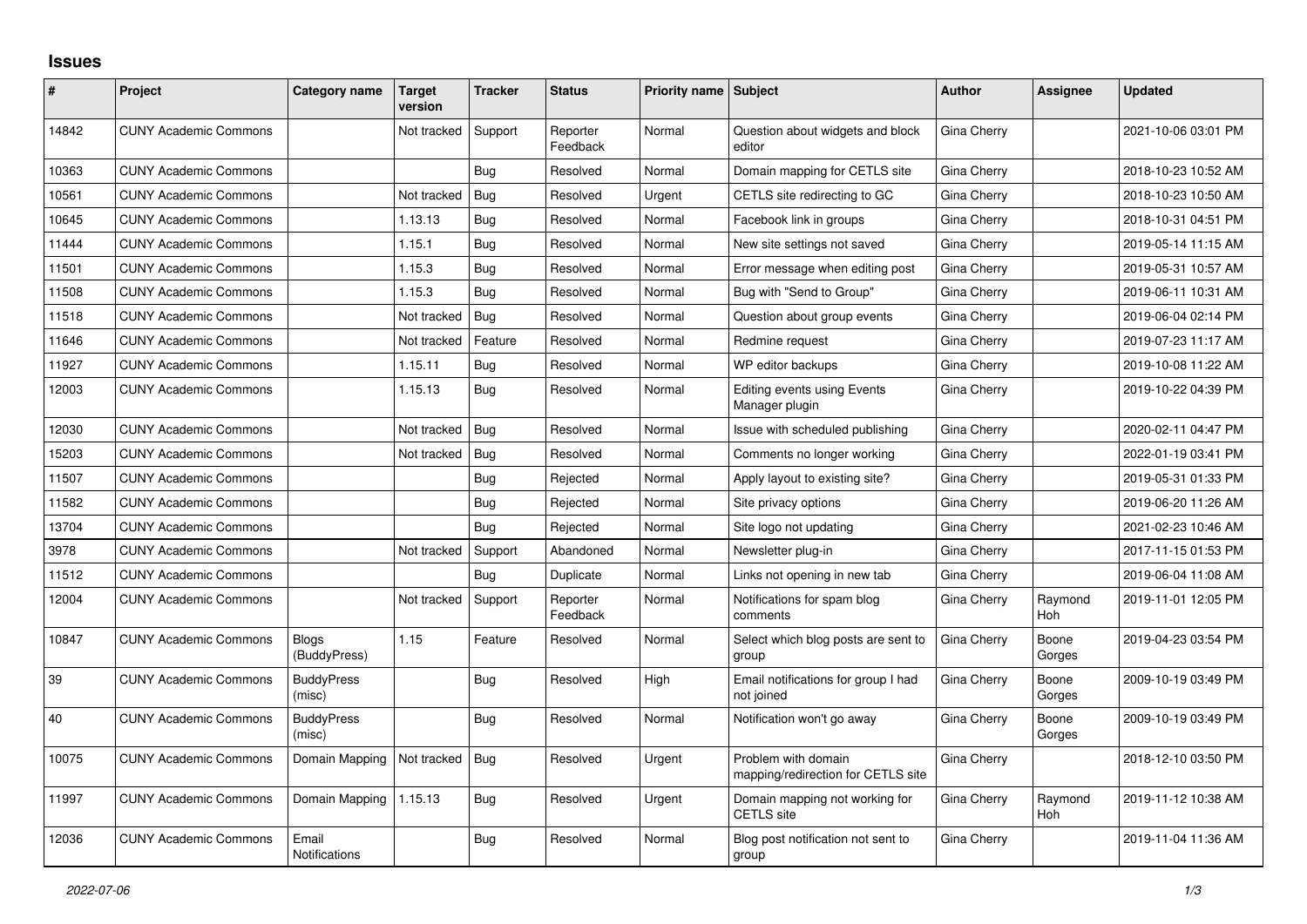| #     | Project                      | <b>Category name</b>          | <b>Target</b><br>version | Tracker    | <b>Status</b> | <b>Priority name</b> | <b>Subject</b>                                                               | <b>Author</b>      | Assignee        | <b>Updated</b>      |
|-------|------------------------------|-------------------------------|--------------------------|------------|---------------|----------------------|------------------------------------------------------------------------------|--------------------|-----------------|---------------------|
| 3976  | <b>CUNY Academic Commons</b> | Email<br><b>Notifications</b> | 1.7.18                   | Feature    | Resolved      | Normal               | Emails to blog subscribers should<br>be sent in HTML                         | Gina Cherry        | Boone<br>Gorges | 2015-04-12 02:18 PM |
| 10800 | <b>CUNY Academic Commons</b> | Email<br><b>Notifications</b> | 1.14.3                   | Bug        | Resolved      | Normal               | Duplicate email notifications on blog<br>comments                            | Gina Cherry        | Raymond<br>Hoh  | 2019-02-13 06:05 PM |
| 11160 | <b>CUNY Academic Commons</b> | Email<br>Notifications        | 1.14.8                   | Bug        | Resolved      | Normal               | Return of duplicate email<br>notifactions for blog comments                  | Gina Cherry        | Raymond<br>Hoh  | 2019-02-27 12:33 AM |
| 11398 | <b>CUNY Academic Commons</b> | Email<br>Notifications        | 1.15                     | Bug        | Resolved      | Normal               | Blog post notification emails are not<br>formatted                           | Gina Cherry        | Raymond<br>Hoh  | 2019-05-07 03:22 PM |
| 11513 | <b>CUNY Academic Commons</b> | Email<br><b>Notifications</b> | 1.15.4                   | <b>Bug</b> | Resolved      | Normal               | Extra group notification                                                     | Gina Cherry        | Raymond<br>Hoh  | 2019-06-25 04:22 PM |
| 11451 | <b>CUNY Academic Commons</b> | Group Blogs                   | 1.16                     | Feature    | Resolved      | Normal               | 'Send to group' checkbox should<br>remain unchecked for saved draft<br>posts | Gina Cherry        | Boone<br>Gorges | 2019-12-04 10:51 AM |
| 15094 | <b>CUNY Academic Commons</b> | Group Invitations             | 2.0.0                    | Bug        | Resolved      | Normal               | Group admins added to site as<br>authors, not admins                         | Gina Cherry        | Boone<br>Gorges | 2022-05-26 11:36 AM |
| 11441 | <b>CUNY Academic Commons</b> | Reply By Email                | 1.15.3                   | <b>Bug</b> | Resolved      | Normal               | Blog/group comments                                                          | <b>Gina Cherry</b> | Raymond<br>Hoh  | 2019-06-11 11:05 AM |
| 13969 | <b>CUNY Academic Commons</b> | Server                        | Not tracked              | Bug        | Resolved      | Normal               | Problems accessing the Commons                                               | Gina Cherry        |                 | 2021-02-11 03:10 PM |
| 11313 | <b>CUNY Academic Commons</b> | Spam/Spam<br>Prevention       | 1.17.7                   | Bug        | Resolved      | High                 | Overly aggressive spam filters                                               | Gina Cherry        | Raymond<br>Hoh  | 2020-11-05 04:30 PM |
| 3892  | <b>CUNY Academic Commons</b> | <b>WordPress</b><br>(misc)    | Future<br>release        | Bug        | Resolved      | High                 | The given object ID is not that of a<br>menu item.                           | Gina Cherry        | Gina Cherry     | 2016-06-21 04:49 PM |
| 7944  | <b>CUNY Academic Commons</b> | <b>WordPress</b><br>Plugins   | 1.10.16                  | Feature    | Resolved      | Normal               | MailChimp plug-in                                                            | Gina Cherry        |                 | 2017-04-11 12:38 PM |
| 11312 | <b>CUNY Academic Commons</b> | <b>WordPress</b><br>Plugins   | Not tracked              | <b>Bug</b> | Resolved      | Normal               | Cannot add guest author to post                                              | Gina Cherry        |                 | 2019-04-11 09:56 PM |
| 11511 | <b>CUNY Academic Commons</b> | <b>WordPress</b><br>Plugins   | 1.15.3                   | Feature    | Resolved      | Normal               | Plug-in request                                                              | Gina Cherry        |                 | 2019-06-11 11:05 AM |
| 14568 | <b>CUNY Academic Commons</b> | <b>WordPress</b><br>Plugins   | 1.18.14                  | Feature    | Resolved      | Normal               | Plugin request: Gravity Forms<br>Advanced Post Creation Add-On               | Gina Cherry        |                 | 2021-07-13 01:18 PM |
| 3669  | <b>CUNY Academic Commons</b> | WordPress<br>Plugins          | 1.7.4                    | Feature    | Resolved      | Normal               | Plug-in request: Collapse-o-matic                                            | Gina Cherry        | Boone<br>Gorges | 2014-11-21 11:14 AM |
| 3983  | <b>CUNY Academic Commons</b> | WordPress<br>Plugins          | Not tracked              | Support    | Resolved      | Normal               | Bug in list category posts plugin                                            | Gina Cherry        | Boone<br>Gorges | 2015-05-11 11:58 AM |
| 3998  | <b>CUNY Academic Commons</b> | WordPress<br>Plugins          | 1.7.19                   | Feature    | Resolved      | Normal               | Voicethread plugin                                                           | Gina Cherry        | Boone<br>Gorges | 2015-04-21 02:35 PM |
| 4850  | <b>CUNY Academic Commons</b> | <b>WordPress</b><br>Plugins   | 1.8.16                   | <b>Bug</b> | Resolved      | Immediate            | ACERT site is down                                                           | Gina Cherry        | Boone<br>Gorges | 2015-11-05 12:45 PM |